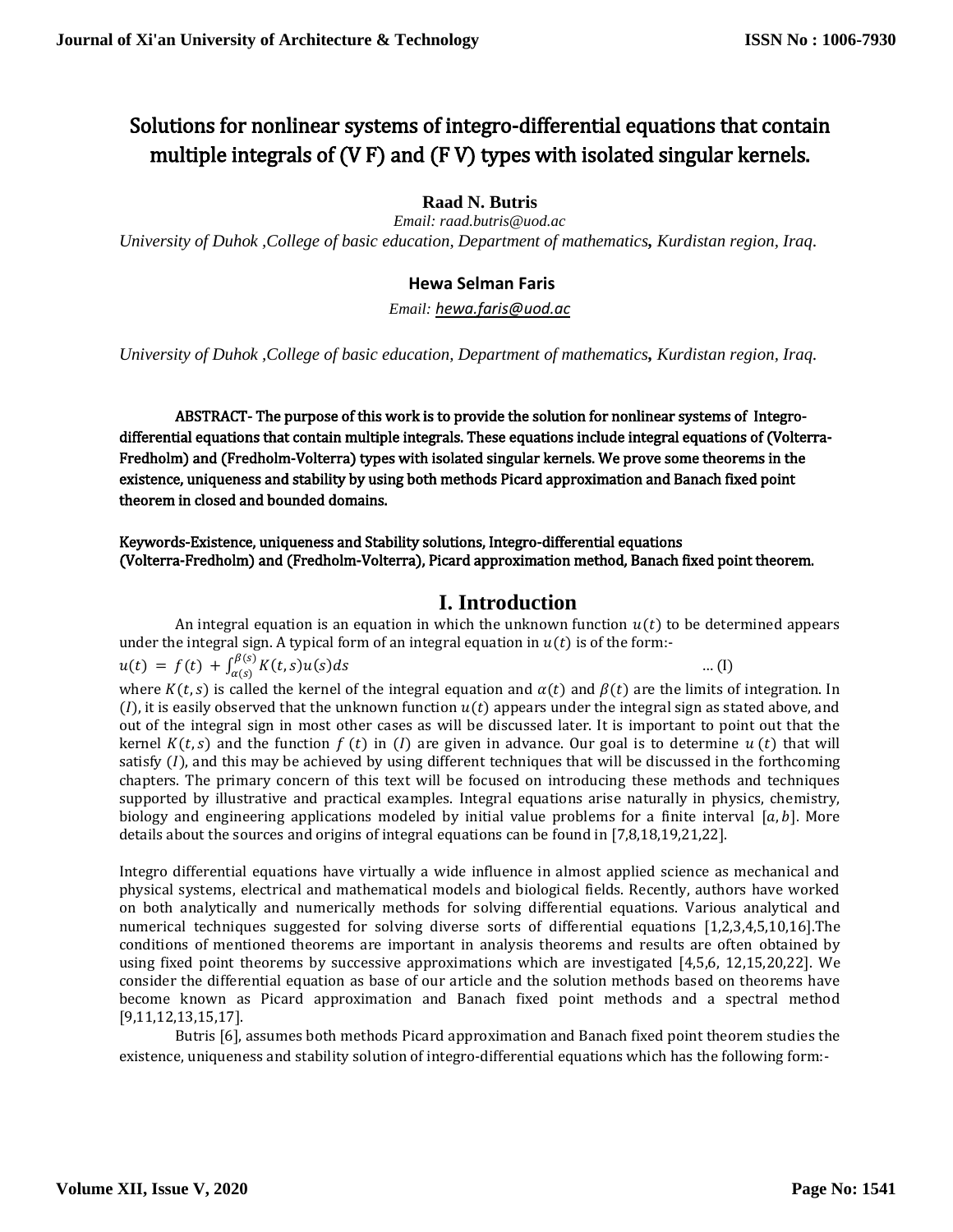$$
\frac{dx}{dt} = Ax + By + \int_{-\infty}^{t} K(t,s)f(s,x(s),y(s))ds + \int_{a}^{b} G(t,s)g(s,x(s),y(s))ds
$$

$$
\frac{dy}{dt} = Cx + Ey + \int_{-\infty}^{t} \varphi(t,s,x(s),y(s))ds + \int_{a}^{b} \psi(t,s,x(s),y(s))ds
$$

where  $x \in D \subseteq R^n$  and  $y \in D_1 \subseteq R^n$ , D and  $D_1$  are closed and bounded

Our works studied some theorems for a systems of non-linear integro differential equations of (Volterra-Fredholm) and (Fredholm-Volterra) which have the forms:-

$$
\frac{dx}{dt} = (A_1 + B_1(t))x + (A_2 + B_2(t))y + f(t, x, y, u)
$$
\n... (V F)\n
$$
\frac{dy}{dt} = (C_1 + D_1(t))x + (C_2 + D_2(t))y + g(t, x, y, v)
$$
\n... (F V)

where  $0 < \tau \le s \le t \le T$  and  $x \in G_0$ ,  $y \in G_1$ ,  $u \in G_u$ ,  $v \in G_v$  and  $G_0$ ,  $G_1$  are closed and bounded domains subset of  $R^n$  also  $G_\nu$ ,  $G_u$  are bounded domains subset  $\;$  of  $R^m.$ 

Suppose that the vector functions  $f(t, x, y, u)$  and  $g(t, x, y, v)$  are defined and continuous on domains

$$
(t, x, y, u) \in R^n \times G_0 \times G_1 \times G_u = (-\infty, \infty) \times R^{2n} \times R^m
$$
  

$$
(t, x, y, v) \in R^n \times G_0 \times G_1 \times G_v = (-\infty, \infty) \times R^{2n} \times R^m
$$
...(1)

where

$$
G_0\text{: } \|x-x_0\|\le r_x, G_1\text{: } \|y-y_0\|\le r_y, G_u\text{: } \|u\|\le d_u \text{ and } G_v\text{: } \|v\|\le d_v
$$

and

$$
u(t) = \int_{-\infty}^{t} \int_{a}^{b} K_1(t, s) \psi_1(t, s, x(s), y(s), \rho(s)) dt ds
$$
  
\n
$$
v(t) = \int_{a}^{b} \int_{-\infty}^{t} K_2(t, s) \psi_2(t, s, x(s), y(s), \omega(s)) ds dt,
$$
  
\n
$$
\rho(s) = \int_{h_1(s)}^{h_2(s)} (x(\tau) - y(\tau)) d\tau
$$
  
\n
$$
\omega(s) = \int_{h_3(s)}^{h_4(s)} (x(\tau) - y(\tau)) d\tau
$$
...(3)

Assume that the vector functions,  $f(t, x, y, u)$ ,  $g(t, x, y, v)$ ,  $\psi_1(t, s, x, y, w)$  and  $\psi_2(t, s, x, y, v)$  satisfy the following inequalities

$$
||f(t, x, y, u)|| \leq \vartheta_1, ||g(t, x, y, v)|| \leq \vartheta_2 \tag{4}
$$

$$
||f(t, x_1, y_1, u_1) - f(t, x_2, y_2, u_2)||
$$
  
\n
$$
\leq \Gamma_1 ||x_1 - x_2||^{\alpha} + \Gamma_2 ||y_1 - y_2||^{\beta} + \Gamma_3 ||u_1 - u_2||^{\gamma}
$$
...(5)  
\n
$$
||g(t, x_1, y_1, v_1) - g(t, x_2, y_2, v_2)||
$$

$$
\leq \sum_{1} ||x_{1} - x_{2}||^{\alpha} + \sum_{2} ||y_{1} - y_{2}||^{\beta} + \sum_{3} ||v_{1} - v_{2}||^{\gamma}
$$
...(6)  

$$
||\psi_{1}(t, s, x_{1}, y_{1}, \rho_{1}) - \psi_{1}(t, s, x_{2}, y_{2}, \rho_{2})||
$$

$$
\leq h_1 \|x_1 - x_2\|^{\alpha} + h_2 \|y_1 - y_2\|^{\beta} + h_3 \|p_1 - p_2\|^{\gamma} \qquad \qquad \dots (7)
$$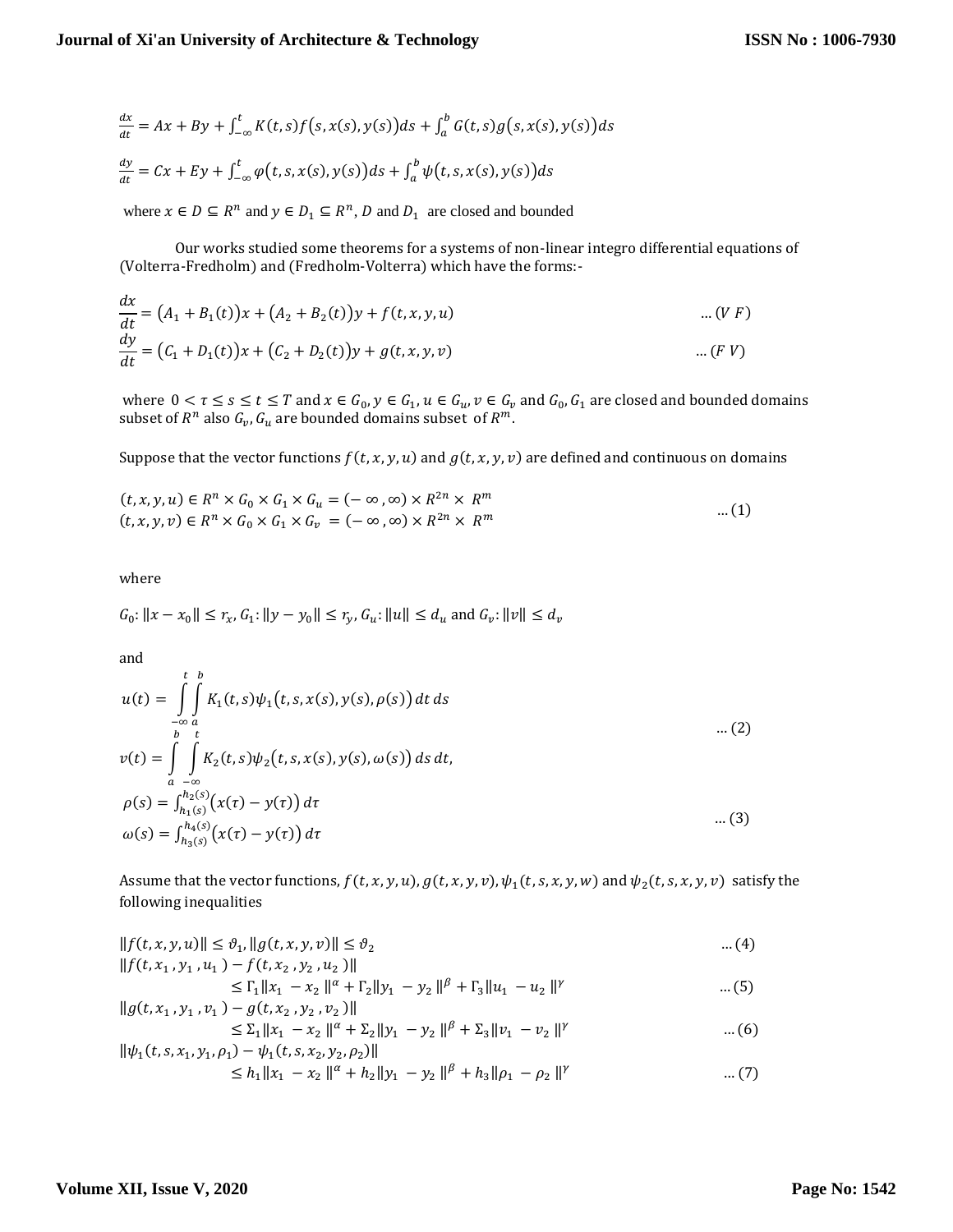$\|\psi_2(t, s, x_1, y_1, \omega_1) - \psi_2(t, s, x_2, y_2, \omega_2)\|$  $\leq l_1 \|x_1 - x_2\|^{\alpha} + l_2 \|y_1 - y_2\|^{\beta} + l_3 \|\omega_1 - \omega_2\|$  … (8) for all  $t \in [0, T]$ , x,  $x_1$ ,  $x_2 \in G_0$ , y,  $y_1$ ,  $y_2 \in G_1$ ,  $u$ ,  $u_1$ ,  $u_2 \in G_u$  and  $v$ ,  $v_1$ ,  $v_2 \in G_v$  where  $\vartheta_1$ ,  $\vartheta_2$ ,  $\Gamma_1$ ,  $\Gamma_2$ ,  $\Gamma_3$ ,  $\Sigma_1, \Sigma_2, \Sigma_3$ ,  $h_1, h_2, h_3, l_1, l_2, l_3$  and  $0 < \alpha, \beta, \gamma < 1$ .

The positive matrices  $K_1(t,s)$  and  $K_2(t,s)$  are the singular kernels for the equations  $(VF)$  and  $(FV)$ such that  $||K_1(t,s)|| \leq \delta_1 e^{-\gamma_1(t-s)}$ 

 $||K_2(t,s)|| \leq \delta_2 e^{-\gamma_2}$  $($  $(-s)$  … (9) where  $\delta_1$ ,  $\delta_2$ ,  $\gamma_1$ , and  $\gamma_2$  are positive constants . Also  $A_1 = (A_{1ii})$ ,  $A_2 = (A_{2ii})$ ,  $B_1 = (B_{1ii})$ ,  $B_2 = (B_{2ii})$ ,  $C_1 = (C_{1ii})$ ,  $C_2 = (C_{2ii})$ ,  $D_1 = (D_{1ii})$  and  $D_2 = (D_{2ii})$ are non-negative matrices,  $i, j = 1, 2, ..., n$ .

The non-empty sets were defined as follows

$$
G_f = G_0 - r_x = G_0 - (Q_1 + R_1 T H_1)
$$
\n
$$
G_g = G_1 - r_y = G_1 - (Q_2 + R_2 T H_2)
$$
\n....(11)\n
$$
G_{\psi_1} = G_2 - d_u
$$
\n....(12)\n
$$
G_{\psi_2} = G_3 - d_v
$$
\n....(13)

where

$$
d_u = \left( (h_1 + h_3 H_1^{\ \gamma})(Q_1 + R_1 T H_1(t)) + (h_2 + h_3 H_1(t)^{\gamma})(Q_2 + R_2 T H_2(t)) \left( \frac{\delta_1}{\gamma_1^2} (e^{-\gamma_1 a} - e^{-\gamma_1 b}) e^{\gamma_1 T} \right) \right)
$$

$$
d_v = \left( (l_1 + l_3 H_2(t)^{\gamma}) \left( Q_1 + R_1 T H_1(t) \right) \left( \frac{\delta_2(b-a)}{\gamma_2} \right) + (l_2 + l_3 H_2(t)^{\gamma}) \left( Q_2 + R_2 T H_2(t) \right) \left( \frac{\delta_2(b-a)}{\gamma_2} \right) \right)
$$

and

 $||x_0|| ||e^{A_1t} - I|| = Q_1$ ,  $||y_0|| ||e^{C_2t} - I|| = Q_2$  $||e^{A_1(t-s)}|| \leq R_1, ||e^{C_2(t-s)}|| \leq R_2$  $H_1 = ||h_2(t) - h_1(t)||, H_2 = ||h_4(t) - h_3(t)||$  $H_1^* = ||B_1(t)|| ||x_0|| + ||A_2 + B_2(t)|| ||y_0|| + \vartheta_1$  $H_2^* = ||C_1 + D_1(t)|| ||x_0|| + ||D_2(t)|| ||y_0|| + \vartheta_2$ 

Suppose that the sequences of continuous vectors functions  $\{x_m \ (t)\}_{m=1}^\infty$  and  $\{y_m \ (t)\}_{m=1}^\infty$  are defined by the following:-

$$
x_{m+1}(t) = x_0 e^{A_1 t} + \int_0^t e^{A_1(t-s)} \left( B_1(s) x_m(s) + (A_2 + B_2(s)) y_m(s) + f(s, x_m(s), y_m(s), u_m(t)) \right) ds
$$

with

$$
x(0) = x_0, m = 0,1,2,... \tag{14}
$$

where

$$
u_m(t) = \int_{-\infty}^t \int_a^b K_1(t,s) \psi_1(t,s,x_m(s),y_m(s),\rho_m(s)) ds ds, \ \rho_m(s) = \int_{h_1(s)}^{h_2(s)} \bigl(x_m(\tau) - y_m(\tau)\bigr) d\tau, \ m = 1,2,...
$$

and

$$
y_{m+1}(t) = y_0 e^{C_2 t}
$$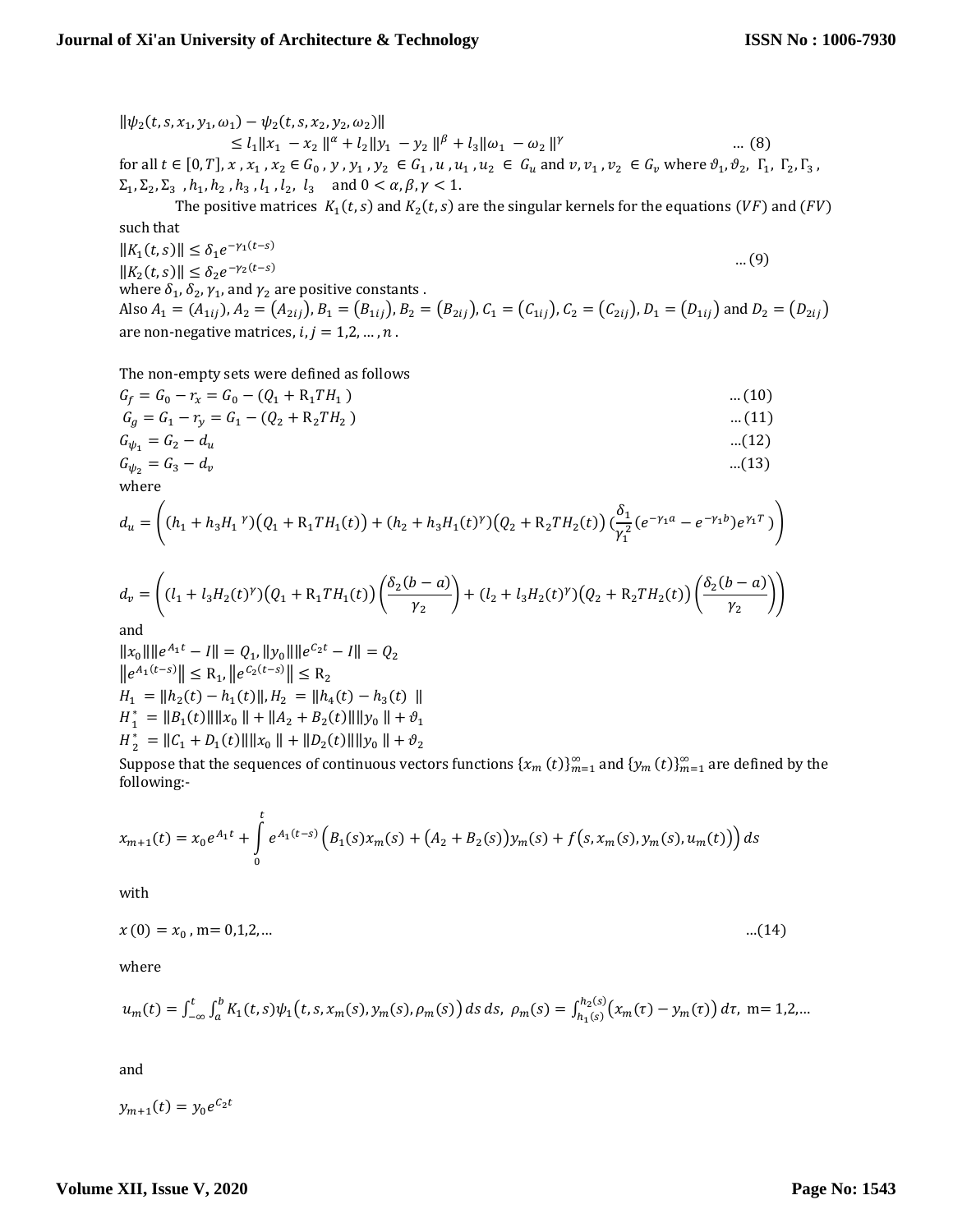$$
y_{m+1}(t) = y_0 e^{C_2 t}
$$
  
+ 
$$
\int_0^t e^{C_2(t-s)} \left( (C_1 + D_1(s)) x_m(s) + D_2(s) y_m(s) + g(s, x_m(s), y_m(s), v_m(t)) \right) ds
$$

2

with

$$
y(0) = y_0, \text{ m=0,1,2,...} \tag{15}
$$

where

$$
v_m(t) = \int_a^b \int_{-\infty}^t K_2(t,s) \psi_2(t,s,x_m(s),y_m(s),\omega_m(t)) ds ds, \omega_m(t) = \int_{h_3(s)}^{h_4(s)} \left(x_m(\tau) - y_m(\tau)\right) d\tau, m = 1,2,...
$$

Suppose that the greatest Eigen-value of the matrix  $\varphi_Y(T) = \begin{pmatrix} \varphi_1(T) & \varphi_2(T) \\ \varphi_1(T) & \varphi_2(T) \end{pmatrix}$  $\varphi_3(T)$   $\varphi_4(T)$  less than one, that is  $\max_{\gamma} (\varphi_{\gamma}(T)) =$  $(\varphi_1(T) + \varphi_4(T)) + \sqrt{(\varphi_1(T) + \varphi_4(T))^2 - 4(\varphi_1(T)\varphi_4(T) - \varphi_2(T)\varphi_3(T))}$  $\dots(16)$ 

where

$$
\varphi_1(T) = R_1 T ||B_1(t)|| + R_1 T \Gamma_1 + R_1 T \Gamma_3 \left( (h_1 + h_3 H_1^{\gamma}) \left( \frac{\delta_1}{\gamma_1^2} (e^{-\gamma_1 a} - e^{-\gamma_1 b}) e^{\gamma_1 T} \right) \right)^{\gamma}
$$
  
\n
$$
\varphi_2(T) = R_1 T ||A_2 + B_2(t)|| + R_1 T \Gamma_2 + R_1 T \Gamma_3 \left( (h_2 + h_3 H_1(t)^{\gamma}) \left( \frac{\delta_1}{\gamma_1^2} (e^{-\gamma_1 a} - e^{-\gamma_1 b}) e^{\gamma_1 T} \right) \right)^{\gamma}
$$
  
\n
$$
\varphi_3(T) = R_2 T ||C_1 + D_1(t)|| + R_2 T \Sigma_1 + R_2 T \Sigma_3 \left( (l_1 + l_3 H_2(t)^{\gamma}) \left( \frac{\delta_2(b-a)}{\gamma_2} \right) \right)^{\gamma} \qquad \dots (17)
$$
  
\n
$$
\varphi_4(T) = R_2 T ||D_2(t)|| + R_2 T \Sigma_2 + R_2 T \Sigma_3 \left( (l_2 + l_3 H_2(t)^{\gamma}) \left( \frac{\delta_2(b-a)}{\gamma_2} \right) \right)^{\gamma}
$$

**Definition 1.** [16] Let  $\{f_n\}$  be a sequence of real valued functions on a set S. We say that  $\{f_n\}$  converges uniformly on S to the function  $\mathbf f$  , and we write  $\mathbf f_n\to \mathbf f$  uniformly, if for each  $\varepsilon > 0$ , there exists  $N$  in  $\mathbb N$  such that,  $|f_{N+p}(x) - f(x)| < \varepsilon \ \forall \ x \in S$  and all  $p \in \mathbb N$ .

**Definition 2.** [16] Let  $f: S \to \mathbb{R}$ . We say that  $f$  satisfies a Lipschitz condition, if there is a constant  $C > 0$  such that ,  $|f(x_1) - f(x_2)| \le C|x_1 - x_2| \forall x_1, x_2 \in S$ , where C is a Lipschitz constant.

**Definition 3.** [20] Let  $f: S \to \mathbb{R}$ . We say that f is a contraction mapping, if it is Lipschitz with a Lipschitz constant  $0 < C < 1$ .

**Definition 4.** [9] A function f satisfies a Hölder codition (Hölder inequality) of order  $\beta$ ,  $0 < \beta < 1$ , on  $[a, b] \in$  $\mathbb R$  , if there is a constant  $K > 0$ , so that for all  $x_1, x_2 \in [a, b]$  $|f(x_1) - f(x_2)| \le K |x_1 - x_2|^{\beta}.$ 

**Definition 5.** [12] Suppose  $x(t)$  be a continuous solution of differential equation and  $\hat{x}(t)$  any other solution. If for each  $\varepsilon > 0$ , there exists  $\delta > 0$  such that  $||x(t_0) - \hat{x}(t_0)|| < \delta$  for some  $t_0$  that satisfies  $||x(t) - \hat{x}(t)|| < \varepsilon \forall t \geq t_0$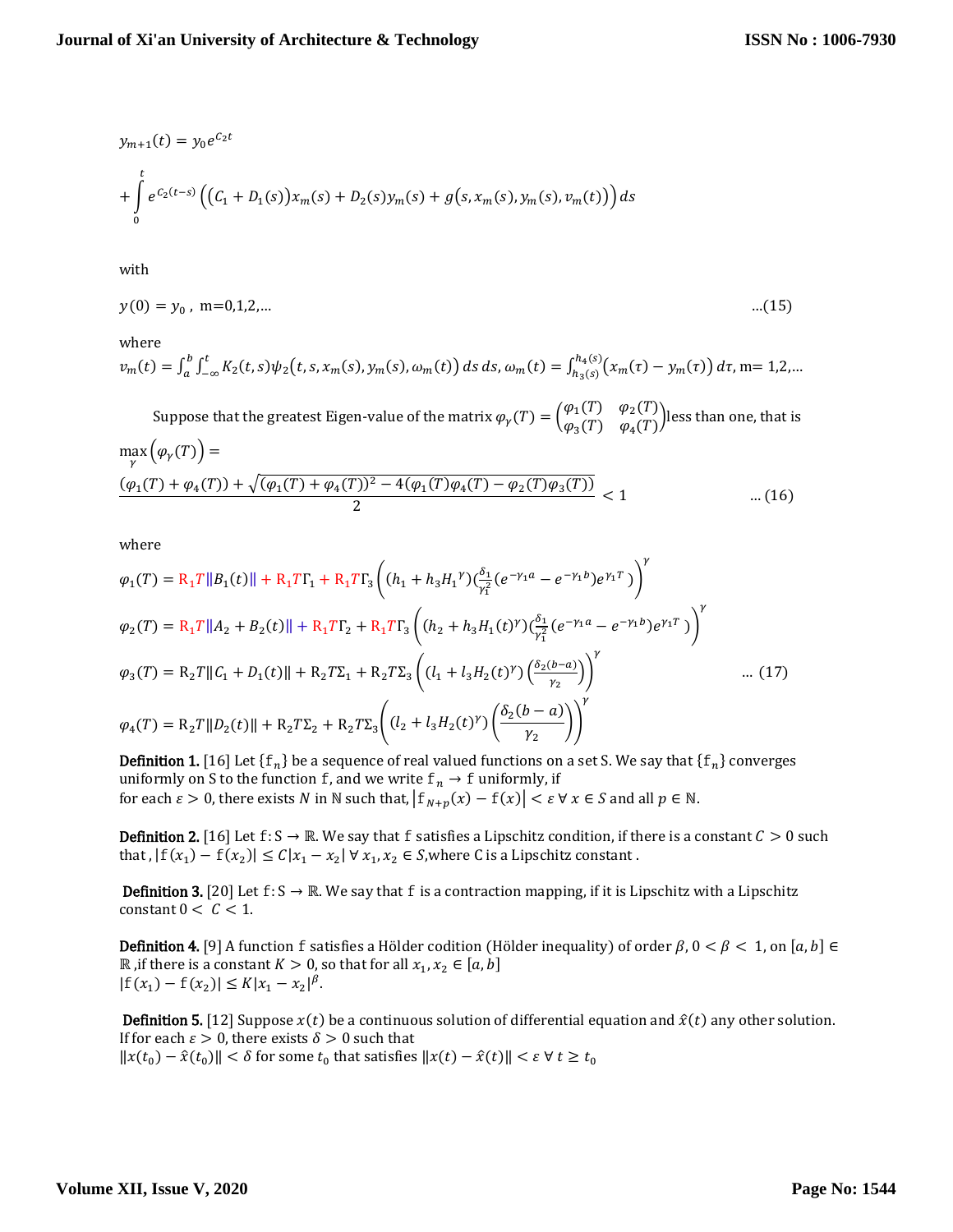**Lemma 1.** [18] Let  $a_i \in \mathbb{R}$  and  $q \in (0, \infty)$ , then we obtained

- (1) If  $a_i \ge 0$  and  $q \ge 1$ , then for  $1 \le i \le m$ ,  $\sum_{i=1}^m a_i^q \le (\sum_{i=1}^m a_i)^q \le m^{q-1} \sum_{i=1}^m a_i^q$ . The reverse holds if  $0 < q \le 1$ . Hence, for  $1 \le i \le m$ ,  $(\sum_{i=1}^{m} a_i)^q \le \sum_{i=1}^{m} a_i^q$ .
- (2) If  $a_i, b_i \in \mathbb{R}$  and  $0 < q \le 1$ , then for  $1 \le i \le m$ ,  $||a_i b_i||^q \le ||a_i b_i||$ .

**Theorem 1.** [20] Let *S* be a complete subset of ℝ. A contraction mapping *I*: *S* → *S* has a unique fixed point.

**Theorem 2.** [20] Suppose S be a Banach space and T is a contraction mapping in S. Then T has only one unique fixed point in  $S$ .

#### II. Existence solutions of integro-differential equations of (VF) and (FV) types.

 The existence solutions for a systems (VF) and (FV) have proved by the following theorems. Lemma2. Under the conditions and hypothesis for above, then the following inequalities:-

$$
i) \|\rho_m(t) - \rho_{m-1}(t)\|^{\gamma} \le \|x_m(t) - x_{m-1}(t)\|^{\gamma} H_1^{\gamma} + \|y_m(t) - y_{m-1}(t)\|^{\gamma} H_1^{\gamma}
$$
...(18)

and

ii) 
$$
\|\omega_m(t) - \omega_{m-1}(t)\|^{\gamma} \le \|x_m(t) - x_{m-1}(t)\|^{\gamma}H_2^{\gamma} + \|y_m(t) - y_{m-1}(t)\|^{\gamma}H_2^{\gamma}
$$
 ...(19)

are hold for all  $t \in [0, T]$  and  $m = 1, 2, 3, ...$ .

Proof (i). From Hölder condition and (14), we get

$$
\|\rho_m(t) - \rho_{m-1}(t)\|^{\gamma} \le \|x_m(t) - x_{m-1}(t)\|^{\gamma}H_1^{\gamma} + \|y_m(t) - y_{m-1}(t)\|^{\gamma}H_1^{\gamma}
$$

$$
\leq \|x_m(t) - x_{m-1}(t)\|^{\gamma} H_1^{\gamma} + \|y_m(t) - y_{m-1}(t)\|^{\gamma} H_1^{\gamma}.
$$

for all t∈ [0, T] and  $m = 1, 2, 3, ...$ .

Proof (ii). By the same way, from (15), we have  $\|\omega_m(t) - \omega_{m-1}(t)\|^{\gamma} \leq \|x_m(s) - x_{m-1}(s)\|^{\gamma} H_2^{\gamma} + \|y_m(s) - y_{m-1}(s)\|^{\gamma} H_2^{\gamma}$ 

$$
\leq \|x_m(t) - x_{m-1}(t)\|^\gamma H_2^{\gamma} + \|y_m(t) - y_{m-1}(t)\|^\gamma H_2^{\gamma}
$$

for all t $\in [0, T]$  and  $m = 1, 2, 3, ...$ .

**Theorem 3.** Suppose that  $u(t)$  ,  $v(t)$  and  $\psi_1(t, s, x, y, w)$  ,  $\psi_2(t, s, x, y, v)$  be a continuous vector functions in the domain (1) and satisfies the inequalities(7),(8), (9) and the relations (11),(12). Then the following inequalities :-

i) 
$$
||u_m(t) - u_{m-1}|| \le (h_1 + h_3 H_1^{\gamma}) \left(\frac{\delta_1}{\gamma^2} (e^{-\gamma_1 a} - e^{-\gamma_1 b}) e^{\gamma_1 T}\right) ||x_m(t) - x_{m-1}(t)|| + (h_2 + h_3 H_1^{\gamma}) \left(\frac{\delta_1}{\gamma^2} (e^{-\gamma_1 a} - e^{-\gamma_1 b}) e^{\gamma_1 T}\right) ||y_m(t) - y_{m-1}(t)||
$$
  
\n...(20)  
\nii)  $||v_m(t) - v_{m-1}|| (l_1 + l_3 H_2^{\gamma}) \left(\frac{\delta_2(b-a)}{\gamma_2}\right) ||x_m(t) - x_{m-1}(t)|| + (l_2 + l_3 H_2^{\gamma}) \left(\frac{\delta_2(b-a)}{\gamma_2}\right) ||y_m(t) - y_{m-1}(t)||$   
\n...(21)

are satisfied for all t∈  $[0, T]$  and  $m = 1, 2, 3, ...$ .

#### **Volume XII, Issue V, 2020**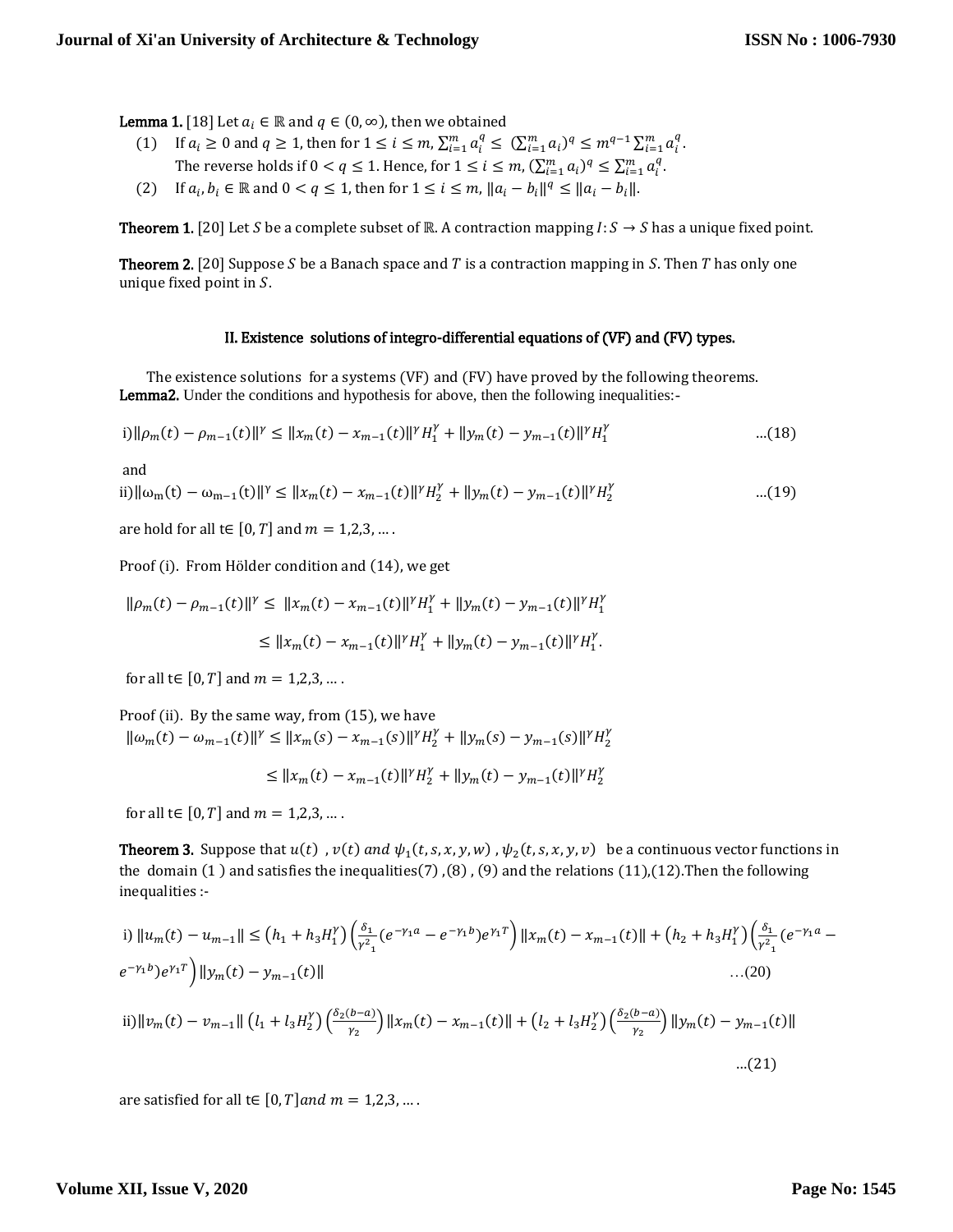**Proof (i)** . From lemma2(i) and the functions  $u_m(t)$  in (14), we get

$$
\|u_m(t) - u_{m-1}\| \leq \left(\frac{\delta_1}{r^2} (e^{-\gamma_1 a} - e^{-\gamma_1 b}) e^{\gamma_1 T}\right) \left(h_1 \|x_m(t) - x_{m-1}(t)\|^{\alpha} + h_2 \|y_m(t) - y_{m-1}(t)\|^{\beta} + h_3 \|\rho_m(t) - \rho_{m-1}(t)\|^{\gamma}\right)
$$
  

$$
\leq \left(\frac{\delta_1}{r^2} (e^{-\gamma_1 a} - e^{-\gamma_1 b}) e^{\gamma_1 T}\right) \left(h_1 \|x_m(t) - x_{m-1}(t)\|^{\alpha} + h_2 \|y_m(t) - y_{m-1}(t)\|^{\beta} + h_3 H_1^{\gamma} \|x_m(t) - x_{m-1}(t)\|^{\gamma} + h_3 H_1^{\gamma} \|y_m(t) - y_{m-1}(t)\|^{\gamma}\right)
$$

So that

$$
||u_m(t) - u_{m-1}|| \le (h_1 + h_3 H_1^{\gamma}) \left(\frac{\delta_1}{\gamma^2} (e^{-\gamma_1 a} - e^{-\gamma_1 b}) e^{\gamma_1 T}\right) ||x_m(t) - x_{m-1}(t)||
$$
  
+  $(h_2 + h_3 H_1^{\gamma}) \left(\frac{\delta_1}{\gamma^2} (e^{-\gamma_1 a} - e^{-\gamma_1 b}) e^{\gamma_1 T}\right) ||y_m(t) - y_{m-1}(t)||.$ 

**Proof(ii).** Similarly, from lemma2(ii) and the functions  $v_m(t)$  in (15), we get

$$
\|v_m(t) - v_{m-1}(t)\|
$$
  
\n
$$
\leq \left(\frac{\delta_2(b-a)}{\gamma_2}\right) \left( l_1 \|x_m(t) - x_{m-1}(t)\|^{\alpha} + l_2 \|y_m(t) - y_{m-1}(t)\|^{\beta} + l_3 \|\omega_m(t) - \omega_{m-1}(t)\|^{\gamma} \right)
$$
  
\n
$$
\leq \left(\frac{\delta_2(b-a)}{\gamma_2}\right) \left( l_1 \|x_m(t) - x_{m-1}(t)\|^{\alpha} + l_2 \|y_m(t) - y_{m-1}(t)\|^{\beta} + l_3 \left( H_2^{\gamma} \|x_m(t) - x_{m-1}(t)\|^{\gamma} + H_2^{\gamma} \|y_m(t) - y_{m-1}(t)\|^{\gamma} \right) \right)
$$
  
\n
$$
\leq \left(\frac{\delta_2(b-a)}{\gamma_2}\right) \left( l_1 \|x_m(t) - x_{m-1}(t)\|^{\gamma} + l_2 \|y_m(t) - y_{m-1}(t)\|^{\gamma} + l_3 H_2^{\gamma} \|x_m(t) - x_{m-1}(t)\|^{\gamma} + l_4 H_2^{\gamma} \|y_m(t) - y_{m-1}(t)\|^{\gamma} \right)
$$

Thus

$$
||v_m(t) - v_{m-1}(t)|| \le (l_1 + l_3 H_2^{\gamma}) \left(\frac{\delta_2(b-a)}{\gamma_2}\right) ||x_m(t) - x_{m-1}(t)|| + (l_2 + l_3 H_2^{\gamma}) \left(\frac{\delta_2(b-a)}{\gamma_2}\right) ||y_m(t) - y_{m-1}(t)||.
$$

**Theorem 4.** Suppose that  $f(t, x, y, u)$  and  $g(t, x, y, v)$  on the domain(1) are respectively continuous vector functions and satisfy the inequalities  $(4) - (9)$  and relations  $(10) - (13)$  and the condition(16). Then there exists a sequences of vector functions  $\{x_m(t)\}_{m=0}^\infty$  and  $\{y_m(t)\}_{m=0}^\infty$  , uniformly convergent to the limit vector functions  $x(t)$  and  $y(t)$  which satisfying the following integral equations:-

$$
x(t) = x_0 e^{A_1 t} + \int_0^t e^{A_1(t-s)} \left( B_1(s) x(s) + (A_2 + B_2(s)) y(s) + f(s, x(s), y(s), u(t)) \right) ds \qquad \dots (22)
$$

$$
y(t) = y_0 e^{C_2 t} + \int_0^t e^{C_2(t-s)} \left( \left( C_1 + D_1(s) \right) x(s) + D_2(s) y(s) + g(s, x(s), y(s), v(t) \right) ds \qquad \dots (23)
$$

Provided that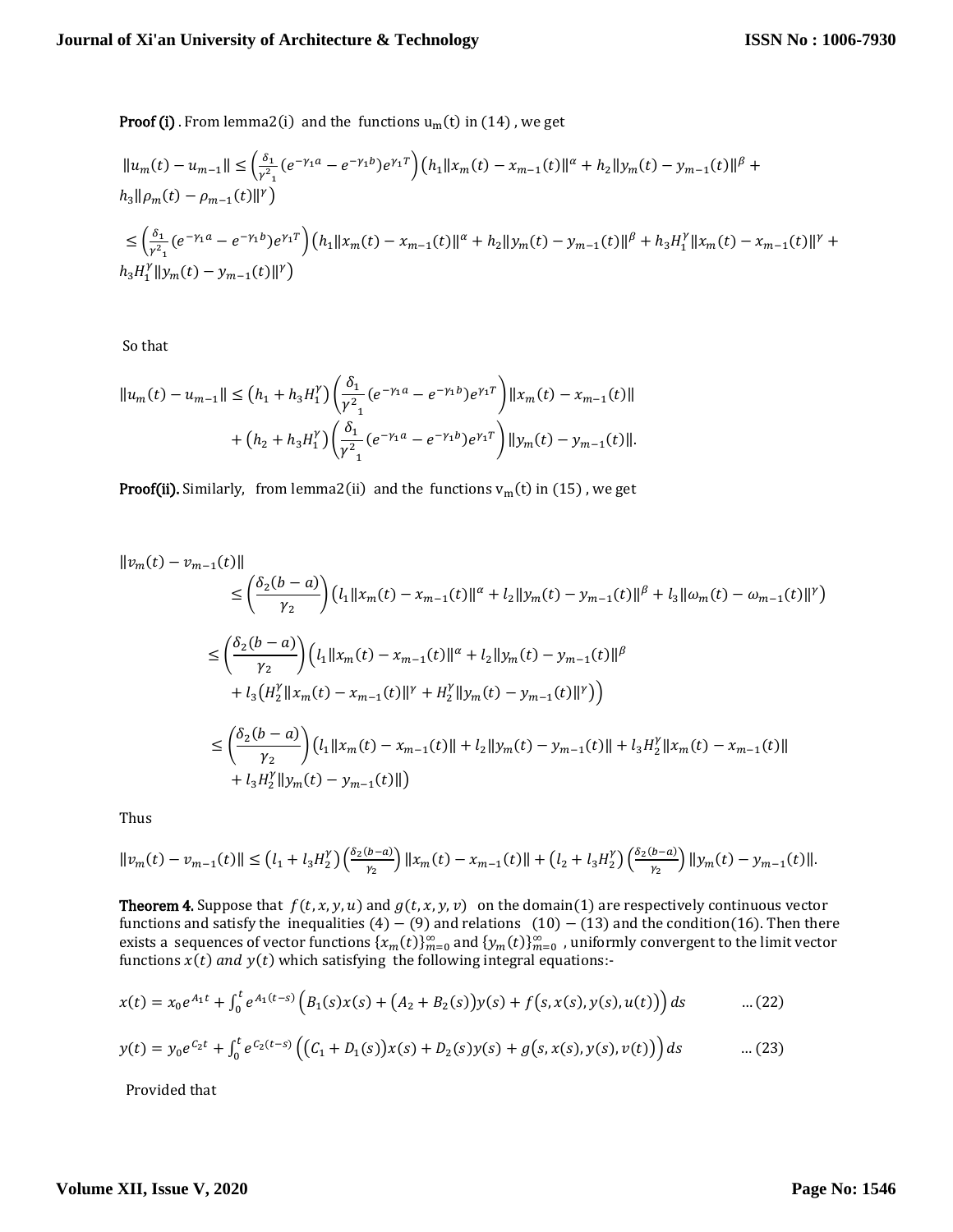$$
{\binom{\|x(t) - x_0\|}{\|y(t) - y_0\|}} \le {\binom{Q_1 + R_1 T H_1^*}{Q_2 + R_2 T H_2^*}}
$$
...(24)

$$
\begin{aligned}\n\left(\frac{\|x_m(t) - x(t)\|}{\|y_m(t) - y(t)\|}\right) &\leq \varphi_r^m \left(E - \varphi_r\right)^{-1} \Omega_1(T).\n\end{aligned}
$$
\n(25)

**Proof.** From the sequence of functions (14) for  $m = 1, 2, 3, ...$  and by mathematical induction, we have

$$
||x_m(t) - x_0|| \le ||x_0 e^{A_1 t} - x_0|| + \int_0^t ||e^{A_1(t-s)}|| ||B_1(s)x_0 + (A_2 + B_2(t))y_0 + f(t, x_0, y_0, u_0(t))|| ds
$$

 $\leq Q_1 + R_1 T(||B_1(t)|| ||x_0|| + ||A_2 + B_2(t)|| ||y_0|| + \vartheta_1)$ 

 $\leq Q_1 + R_1 TH_1^*$ . That is  $x_m(t) \in G_0 \forall x_0 \in G_f$  and  $y_0 \in G_g$ .

Also from the sequence of functions (15) for  $m = 1, 2, 3, ...$  and by mathematical induction, we get

$$
||y_m(t) - y_0||
$$

$$
\leq ||y_0|| ||e^{C_2 t} - I|| + \int_0^t ||e^{C_2(t-s)}|| (||C_1 + D_1(t)|| ||x_0|| + ||D_2(t)|| ||y_0|| + ||g(t, x_0, y_0, v_0(t))||) ds
$$
  

$$
\leq Q_2 + R_2 T(||C_1 + D_1(t)|| ||x_0|| + ||D_2(t)|| ||y_0|| + \vartheta_2)
$$

$$
\leq Q_2 + R_2 TH_2^* \text{ that is } y_m(t) \in G_1 \,\forall \, x_0 \in G_f \text{ and } y_0 \in G_g.
$$

Next, we prove that the sequence of functions (14) and (15) convergent uniformly on the domains (10) and (11) respectively. Then for  $m = 0, 1, 2, 3, ...$  we obtain the following  $||x_{m+1}(t) - x_m(t)||$ 

$$
\leq R_1 t \big( \|B_1(t)\| \|x_m(t) - x_{m-1}(t)\| + \|A_2 + B_2(t)\| \|y_m(t) - y_{m-1}(t)\| + \Gamma_1 \|x_m(t) - x_{m-1}(t)\|^{\alpha} + \Gamma_2 \|y_m(t) - y_{m-1}(t)\|^{\beta} + \Gamma_3 \|u_m(t) - u_{m-1}(t)\|^{\gamma} \big)
$$

$$
\leq R_{1}t \left( ||B_{1}(t)|| ||x_{m}(t) - x_{m-1}(t)|| + ||A_{2} + B_{2}(t)|| ||y_{m}(t) - y_{m-1}(t)|| + \Gamma_{1} ||x_{m}(t) - x_{m-1}(t)||^{\alpha} + \Gamma_{2} ||y_{m}(t) - y_{m-1}(t)||^{\beta} + \Gamma_{3} \left( (h_{1} + h_{3}H_{1}^{V}) \left( \frac{\delta_{1}}{r^{2}} (e^{-\gamma_{1}a} - e^{-\gamma_{1}b}) e^{\gamma_{1}t} \right) \right)^{\gamma} ||x_{m}(t) - x_{m-1}(t)||^{\gamma} + \Gamma_{3} \left( (h_{2} + h_{3}H_{1}^{V}) \left( \frac{\delta_{1}}{r^{2}} (e^{-\gamma_{1}a} - e^{-\gamma_{1}b}) e^{\gamma_{1}t} \right) \right)^{\gamma} ||y_{m}(t) - y_{m-1}(t)||^{\gamma} \right)
$$
\n
$$
\leq \left( R_{1}t ||B_{1}(t)|| + R_{1}t\Gamma_{1} + R_{1}t\Gamma_{3} \left( (h_{1} + h_{3}H_{1}^{V}) \left( \frac{\delta_{1}}{r^{2}} (e^{-\gamma_{1}a} - e^{-\gamma_{1}b}) e^{\gamma_{1}t} \right) \right)^{\gamma} \right) ||x_{m}(t) - x_{m-1}(t)|| + \left( R_{1}t ||A_{2} + B_{2}(t)|| + R_{1}t\Gamma_{2} + R_{1}t\Gamma_{3} \left( (h_{2} + h_{3}H_{1}^{V}) \left( \frac{\delta_{1}}{r^{2}} (e^{-\gamma_{1}a} - e^{-\gamma_{1}b}) e^{\gamma_{1}t} \right) \right)^{\gamma} \right) ||y_{m}(t) - y_{m-1}(t)||
$$
\n.... (26)

Also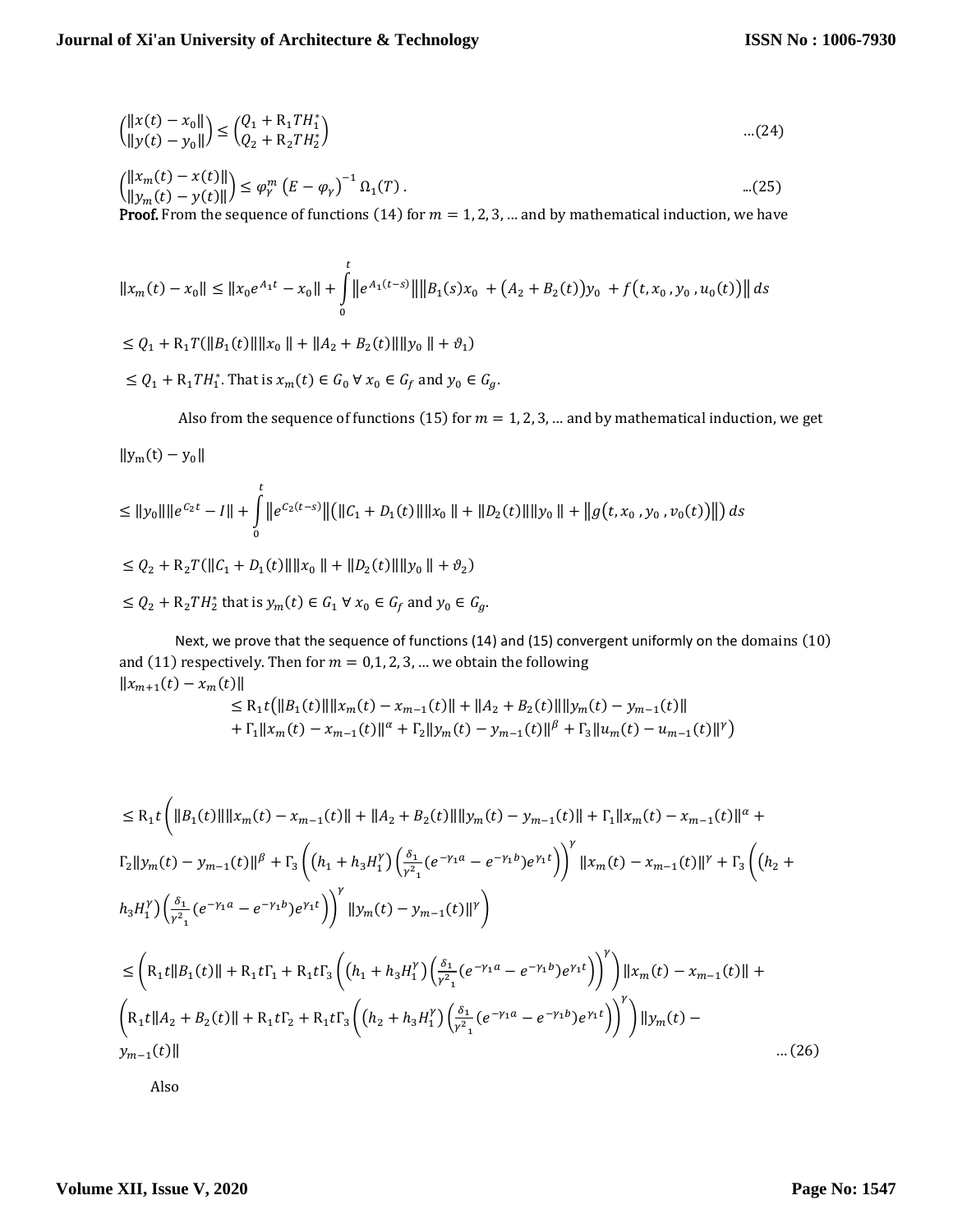$$
\|y_{m+1}(t) - y_m(t)\| \le R_2 t (\|C_1 + D_1(t)\| \|x_m(t) - x_{m-1}(t)\| + \|D_2(t)\| \|y_m(t) - y_{m-1}(t)\| + \|g(s, x_m(s), y_m(s), y_m(s)) - g(s, x_m(s), y_m(s), y_m(s))\|)
$$
  
\n
$$
\le R_2 t (\|C_1 + D_1(t)\| \|x_m(t) - x_{m-1}(t)\| + \|D_2(t)\| \|y_m(t) - y_{m-1}(t)\| + \Sigma_1 \|x_m(t) - x_{m-1}(t)\|^{\alpha} + \Sigma_2 \|y_m(t) - y_{m-1}(t)\|^{\alpha} + \Sigma_3 \|v_m(t) - v_{m-1}(t)\|^{\alpha})
$$
  
\n
$$
\le R_2 t \|C_1 + D_1(t)\| \|x_m(t) - x_{m-1}(t)\| + R_2 t \|D_2(t)\| \|y_m(t) - y_{m-1}(t)\| + R_2 t \Sigma_1 \|x_m(t) - x_{m-1}(t)\| + R_2 t \Sigma_2 \|y_m(t) - y_{m-1}(t)\| + R_2 t \Sigma_3 \left( (l_1 + l_3 H_2^y) \left( \frac{\delta_2(b-a)}{y_2} \right)^y \right) \|x_m(t) - x_{m-1}(t)\| + R_2 t \Sigma_3 \left( (l_2 + l_3 H_2^y) \left( \frac{\delta_2(b-a)}{y_2} \right)^y \right) \|x_m(t) - x_{m-1}(t)\| + R_2 t \Sigma_3 \left( (l_2 + l_3 H_2^y) \left( \frac{\delta_2(b-a)}{y_2} \right)^y \right) \Big\| \|x_m(t) - x_{m-1}(t)\| + R_2 t \Sigma_1 + R_2 t \Sigma_3 \left( (l_1 + l_3 H_2^y) \left( \frac{\delta_2(b-a)}{y_2} \right)^y \right) \Big\| \|y_m(t) - x_{m-1}(t)\| + R_2 t \Sigma_1 \|x_m(t)\| + R_2 t \Sigma_2 + R_2 t \Sigma_3 \left( (l_2 + l_3 H_2^y) \left( \frac{\delta_2(b-a)}{y_2} \right)^y \right) \Big\| \|y_m(t) - y_{m-1}(t)\|
$$
  
\n
$$
= \int_{y_{m-1}(t)}^{t} \left
$$

Rewrite the inequalities (27) and (28) in a vector form:-

$$
\Omega_{m+1}(t) \le \varphi_{\gamma}(t)\Omega_m(t) \tag{28}
$$

where

$$
\Omega_{m+1}(t) = {||x_{m+1}(t) - x_m(t)|| \choose ||y_{m+1}(t) - y_m(t)||}, \Omega_m(t) = {||x_m(t) - x_{m-1}(t)|| \choose ||y_m(t) - y_{m-1}(t)||},
$$
  
\n
$$
\varphi_r(t) = {(\varphi_1(t) \quad \varphi_2(t) \choose \varphi_3(t) \quad \varphi_4(t)}\n\text{and } \varphi_1(t) = R_1 t ||B_1(t)|| + R_1 t \Gamma_1 + R_1 t \Gamma_3 \left( (h_1 + h_3 H_1^Y) \left( \frac{\delta_1}{\gamma^2} (e^{-\gamma_1 a} - e^{-\gamma_1 b}) e^{\gamma_1 t} \right) \right)^{\gamma},
$$
  
\n
$$
\varphi_2(t) = R_1 t ||A_2 + B_2(t)|| + R_1 t \Gamma_2 + R_1 t \Gamma_3 \left( (h_2 + h_3 H_1^Y) \left( \frac{\delta_1}{\gamma^2} (e^{-\gamma_1 a} - e^{-\gamma_1 b}) e^{\gamma_1 t} \right) \right)
$$

$$
\varphi_3(t) = R_2 t \|C_1 + D_1(t)\| + R_2 t \Sigma_1 + R_2 t \Sigma_3 \left( \left( l_1 + l_3 H_2^{\gamma} \right) \left( \frac{\delta_2 (b - a)}{\gamma_2} \right)^{\gamma} \right)
$$

and

$$
\varphi_4(t) = R_2 t ||D_2(t)|| + R_2 t \Sigma_2 + R_2 t \Sigma_3 \left( \left( l_2 + l_3 H_2^{\gamma} \right) \left( \frac{\delta_2(b-a)}{\gamma_2} \right)^{\gamma} \right)
$$

Then by iterations of inequality (27) with taking the max. of two sides of it , we obtain that  $\Omega_{m+1}(T) \leq \varphi_{\gamma}(T)\Omega_m(T) \leq \cdots \leq \varphi_{\gamma}(T)\Omega_1$  $...(29)$ where

γ ,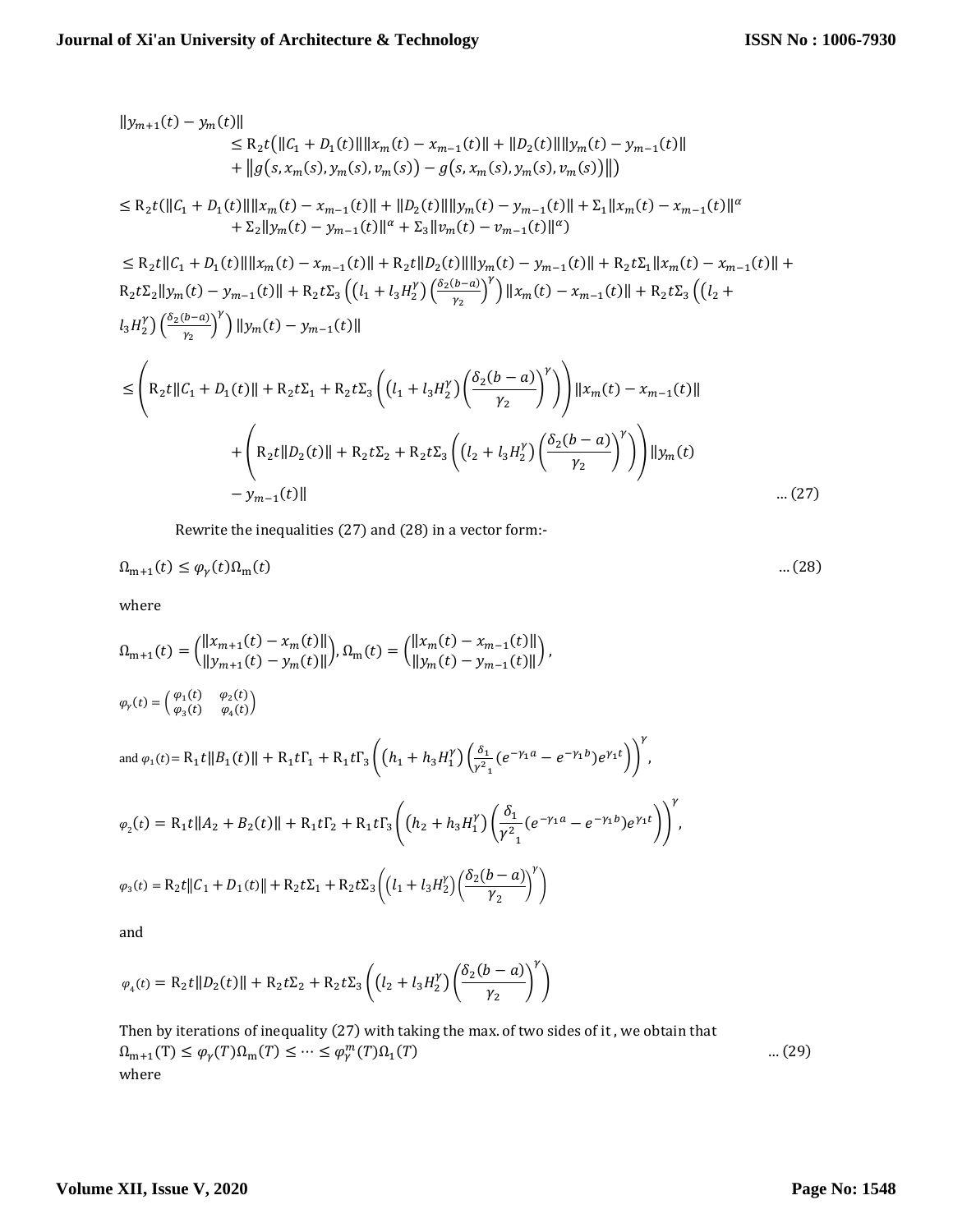$\Omega_1(T) = \begin{pmatrix} Q_1 + R_1 T H_1^* \\ 0 + R_1 T H_1^* \end{pmatrix}$  $Q_1 + R_1 TH_1^*$  and  $\varphi_\gamma(T) = \begin{pmatrix} \varphi_1(T) & \varphi_2(T) \\ \varphi_3(T) & \varphi_4(T) \end{pmatrix}$  $\varphi_3(T)$   $\varphi_4(T)$ . From(27) and the condition (16) we find

 $\sum_{i=0}^{l-1} (\varphi_\gamma(T))^{m+i} \leq \varphi_\gamma^m(T) \sum_{i=0}^{\infty} (\varphi_\gamma(T))^{i} \leq \varphi_\gamma^m(T) (E - \varphi_\gamma(T))^{-1}$  and hence  $\lim_{n \to \infty} \varphi_\gamma^m(t) = 0$ . Then the sequences of functions  $\binom{x_m(t)}{n}$  $\binom{x_m(t)}{y_m(t)}$  convergent uniformly on the domains (10) and (11). Let  $\lim_{m \to \infty} x_m(t) = x(t)$  and  $\lim_{m \to \infty} y_m(t) = y(t)$ . Then from (26), we can prove that the inequalities (24) and(25) are true for all  $m \ge 0$ .

#### III. Uniqueness solutions of integro-differential equations of (VF) and (FV) types.

The uniqueness solutions for a systems (VF) and (FV) are given by the following theorem.

Theorem 5. With the hypotheses and all conditions of the theorem 4, the vector solution of (VF) and (FV) is a unique on the domains (10) and (11).

Proof. Investigating the difference of both solutions  $\begin{pmatrix} x(t) \\ y(t) \end{pmatrix}$  $\begin{pmatrix} x(t) \ y(t) \end{pmatrix}$  and  $\begin{pmatrix} r(t) \ w(t) \end{pmatrix}$  $\begin{pmatrix} 0 \\ w(t) \end{pmatrix}$  leads us to verify the uniqueness solution of (VF) and (FV) .

$$
||x(t) - r(t)|| \le \varphi_1(T) ||x(t) - r(t)|| + \varphi_2(T)||y(t) - w(t)||
$$
\n
$$
\text{Same iterations are done for finding } ||y_I(t) - y_{II}(t)||. \text{ Thus}
$$
\n
$$
||y(t) - w(t)|| \le \varphi_3(T) ||x(t) - r(t)|| + \varphi_4(T)||y(t) - w(t)||
$$
\n...(31)

Rewrite (30) and (31) in a vector form , we have

 $\|\mathbf{x}(t) - r(t)\|$  $\|x(t) - r(t)\|$   $\leq (\varphi_1(T) - \varphi_2(T))$ <br> $\|y(t) - w(t)\|$   $\geq (\varphi_3(T) - \varphi_4(T))$  $\varphi_1(T) \varphi_2(T) \begin{cases} ||x(t) - r(t)|| \\ \varphi_3(T) \varphi_4(T) \end{cases}$  $||y(t) - w(t)||$ 

By the condition (16), we conclude that  $x(t) = r(t)$  and  $y(t) = w(t)$ . This implies (VF) and (FV) has a unique solution.

#### V. Stability solutions of integro-differential equations of (VF) and (FV) types.

The stability solution of (VF) and (FV) will be introduced by the following theorem. **Theorem 6.** Let  $f(t, x, y, u)$  and  $g(t, x, y, v)$  be continuous vector functions that satisfy the inequalities and conditions in theorem 4. Let  $\begin{pmatrix} \hat{x}(t) \\ \hat{y}(t) \end{pmatrix}$  $\hat{x}(t) \over \hat{y}(t)$  be another solution of (VF) and (FV). Then the solutions  $\binom{x(t)}{y(t)}$  $\begin{pmatrix} x(t) \\ y(t) \end{pmatrix}$  is stable for all  $t \geq 0$ . **Proof.** We define  $\begin{pmatrix} \hat{x}(t) \\ \hat{x}(t) \end{pmatrix}$  $\hat{y}(t)$  a solution of (VF) and (FV). Then we obtain the following  $||x(t) - \hat{x}(t)||$ 

$$
\leq ||e^{A_1t}|| ||x_0 - \hat{x}_0||
$$
  
+ R<sub>1</sub>T(||B<sub>1</sub>(t)|| ||x(t) - \hat{x}(t)|| + ||A<sub>2</sub> + B<sub>2</sub>(t)|| ||y(t) - \hat{y}(t)|| + \Gamma\_1 ||x(t) - \hat{x}(t)||^{\alpha}  
+ \Gamma\_2 ||y(t) - \hat{y}(t)||^{\beta} + \Gamma\_3 ||u(t) - \hat{u}(t)||^{\gamma}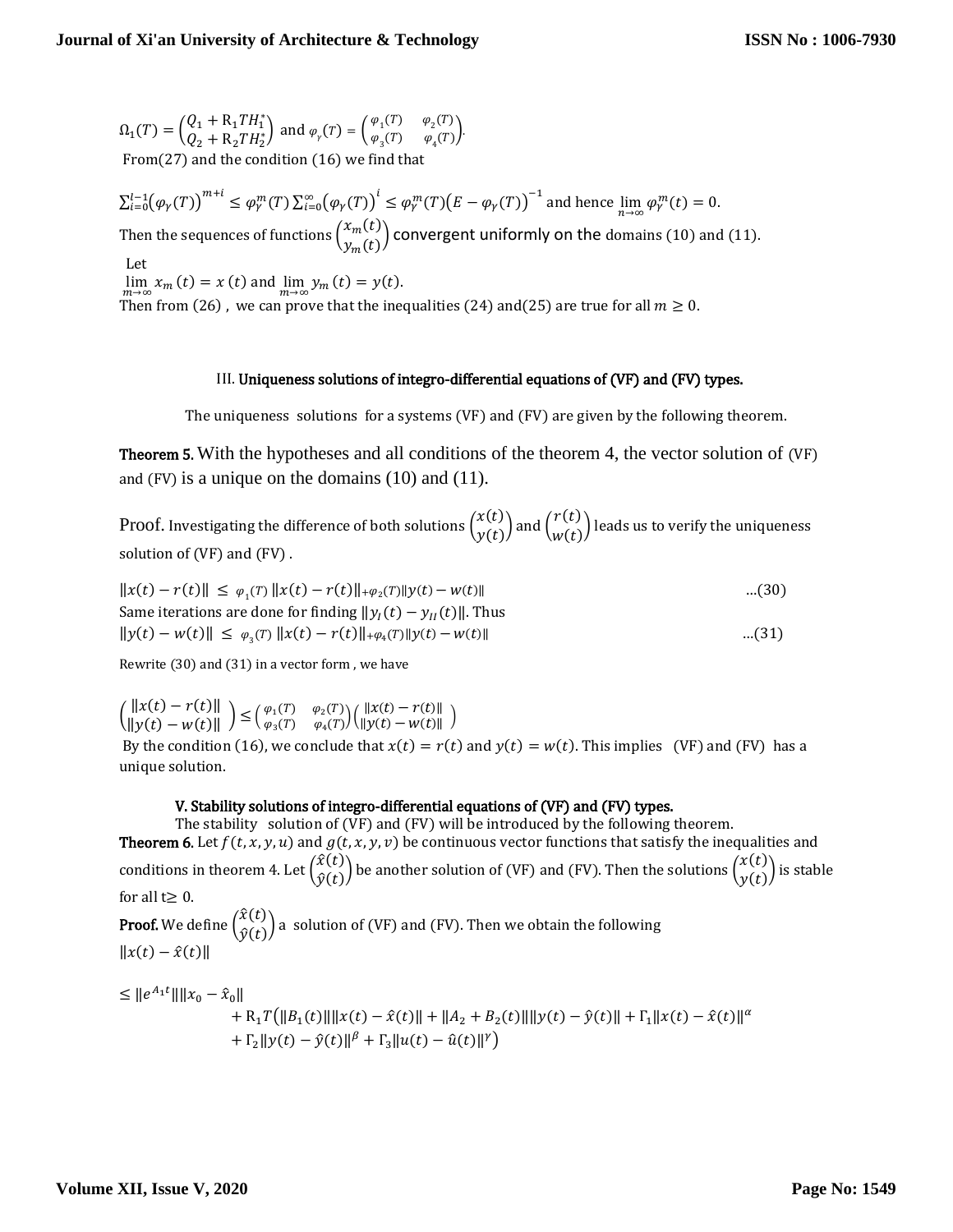$$
\leq ||e^{A_1t}|| ||x_0 - \hat{x}_0||
$$
  
+  $R_1T \left( ||B_1(t)|| ||x(t) - \hat{x}(t)|| + ||A_2 + B_2(t)|| ||y(t) - \hat{y}(t)|| + \Gamma_1 ||x(t) - \hat{x}(t)||^{\alpha}$   
+  $\Gamma_2 ||y(t) - \hat{y}(t)||^{\beta} + \Gamma_3 \left( (h_1 + h_3 H_1^{\gamma}) \left( \frac{\delta_1}{\gamma^2} (e^{-\gamma_1 a} - e^{-\gamma_1 b}) e^{\gamma_1 T} \right) \right)^{\gamma} ||x(t) - \hat{x}(t)||$   
+  $\Gamma_3 \left( (h_2 + h_3 H_1^{\gamma}) \left( \frac{\delta_1}{\gamma^2} (e^{-\gamma_1 a} - e^{-\gamma_1 b}) e^{\gamma_1 T} \right) \right)^{\gamma} ||y(t) - \hat{y}(t)||$   

$$
\leq ||e^{A_1 t}|| ||x_0 - \hat{x}_0||
$$
  
+  $\left( R_1 T ||B_1(t)|| + R_1 T I_1 + R_1 T I_3 \left( (h_1 + h_3 H_1^{\gamma}) \left( \frac{\delta_1}{\gamma^2} (e^{-\gamma_1 a} - e^{-\gamma_1 b}) e^{\gamma_1 T} \right) \right)^{\gamma} \right) ||x(t) - \hat{x}(t)||$   
+  $\left( R_1 T ||A_2 + B_2(t)|| + R_1 T I_2 + R_1 T I_3 \left( (h_2 + h_3 H_1^{\gamma}) \left( \frac{\delta_1}{\gamma^2} (e^{-\gamma_1 a} - e^{-\gamma_1 b}) e^{\gamma_1 T} \right) \right)^{\gamma} \right) ||y(t) - \hat{y}(t)||$ ...(31)  

By the same duplications we have  $||y(t) - \hat{y}(t)|| \leq ||e^{c_2 t}|| ||y_0 - \hat{y}_0||$ 

$$
+\left(R_{2}T\|C_{1}+D_{1}(t)\|+R_{2}T\Sigma_{1}+R_{2}T\Sigma_{3}\left(\left(l_{1}+l_{3}H_{2}^{y}\right)\left(\frac{\delta_{2}(b-a)}{\gamma_{2}}\right)\right)^{y}\right)\|x(t)-\hat{x}(t)\|+\left(R_{2}T\|D_{2}(t)\|+R_{2}T\Sigma_{2}+R_{2}T\Sigma_{3}\left(\left(l_{2}+l_{3}H_{2}^{y}\right)\left(\frac{\delta_{2}(b-a)}{\gamma_{2}}\right)\right)^{y}\right)\|y(t)-\hat{y}(t)\|
$$

Collect a bove in a vector form as follows:-  $\|\mathbf{x}(t) - \hat{\mathbf{x}}(t)\|$  $\|x(t) - \hat{x}(t)\|$ <br>  $\|y(t) - \hat{y}(t)\|$   $\leq$   $\left(\frac{\|e^{A_1 t}\| \|x_0 - \hat{x}_0\|}{\|e^{C_2 t}\| \|y_0 - \hat{y}_0\|}\right)$  $\|\left[e^{A_1 t} \|\|x_0 - \hat{x}_0\|\right] + \begin{pmatrix} \varphi_1(T) & \varphi_2(T) \\ \varphi_2 t \|\|y_0 - \hat{y}_0\| \end{pmatrix} + \begin{pmatrix} \varphi_1(T) & \varphi_2(T) \\ \varphi_3(T) & \varphi_4(T) \end{pmatrix}$  $\begin{array}{ll} \varphi_1(T) & \varphi_2(T) \\ \varphi_3(T) & \varphi_4(T) \end{array} \biggl( \begin{array}{ll} ||x(t) - \hat{x}(t)|| \\ ||y(t) - \hat{y}(t)|| \end{array}$  $\|y(t) - \hat{y}(t)\|$ .

Thus

$$
{\|x(t)-\hat{x}(t)\| \choose \|y(t)-\hat{y}(t)\|} \le {\|e^{A_1 t}\| \|x_0-\hat{x}_0\| \choose \|e^{C_2 t}\| \|y_0-\hat{y}_0\|} + \varphi_\gamma^m(T) \left( {\|x(t)-\hat{x}(t)\| \over \|y(t)-\hat{y}(t)\|}\right).
$$

From the definition of stability we have  $\begin{pmatrix} ||x_0 - \hat{x}_0|| \ \frac{1}{2} ||x_0 - \hat{x}_0|| \end{pmatrix}$  $\begin{aligned} ||x_0 - \hat{x}_0|| \\ ||y_0 - \hat{y}_0|| \end{aligned} \le \begin{pmatrix} \delta_1 \\ \delta_2 \end{pmatrix}$  $\binom{5}{2}$ , then  $\|\mathbf{x}(t) - \hat{\mathbf{x}}(t)\|$  $\|x(t) - \hat{x}(t)\|$ <br>  $\|y(t) - \hat{y}(t)\|$ )  $\leq \begin{pmatrix} \|e^{A_1 t}\| & 0 \\ 0 & \|e^{C_2 t}\| \end{pmatrix}$  $\begin{array}{cc} \|\delta_1 t\| & 0 \ 0 & \|\mathcal{e}^{ \mathcal{C}_2 t} \| \end{array} \bigg) \begin{pmatrix} \delta_1 \ \delta_2 \end{pmatrix}$  $\delta_1 \delta_2 + \varphi_r^m(T) \left( \frac{\|x(t) - \hat{x}(t)\|}{\|y(t) - \hat{y}(t)\|} \right)$  $\|y(t) - \hat{y}(t)\|$ Then  $\left\| \begin{matrix} x(t) - \hat{x}(t) \\ y(t) \end{matrix} \right\|$  $\|x(t) - \hat{x}(t)\|$ <br> $\|y(t) - \hat{y}(t)\|$ )  $\leq \left(\frac{\varepsilon_1}{\varepsilon_2}\right)$  $\binom{\mathcal{E}_1}{\mathcal{E}_2}$ ), where  $\binom{\delta_1}{\delta_2}$  $\begin{pmatrix} 0 \\ \delta_2 \end{pmatrix}$  =  $\begin{pmatrix} 0 \\ 0 \end{pmatrix}$  $\varepsilon_1$  $/$   $\|e^{A_1 t}\|$  $\varepsilon_2$  $\sqrt{\|e^{C_2 t}\|}$ ).

This tends to that  $\binom{x(t)}{x(t)}$  $\begin{array}{c} \mathcal{L}(v) \ y(t) \end{array}$  is a stable solution of (VF) and (FV) for all t $\geq 0.5$ 

## VI.Existence and uniqueness solution of (VF) and (FV).

 In this section, we prove the existence and uniqueness theorem of (VF) and (FV) by using Banach fixed point theorem.

**Theorem 7 (Banach fixed point theorem).** Suppose that  $f(t, x, y, u)$  and  $g(t, x, y, v)$  are defined by  $((V F), (F V))$  and continuous in domains (10) and (11) that satisfy the inequalities and conditions in theorem 3. Then the system  $((V F), (F V))$  has a unique solution that satisfies the Banach fixed point theorem.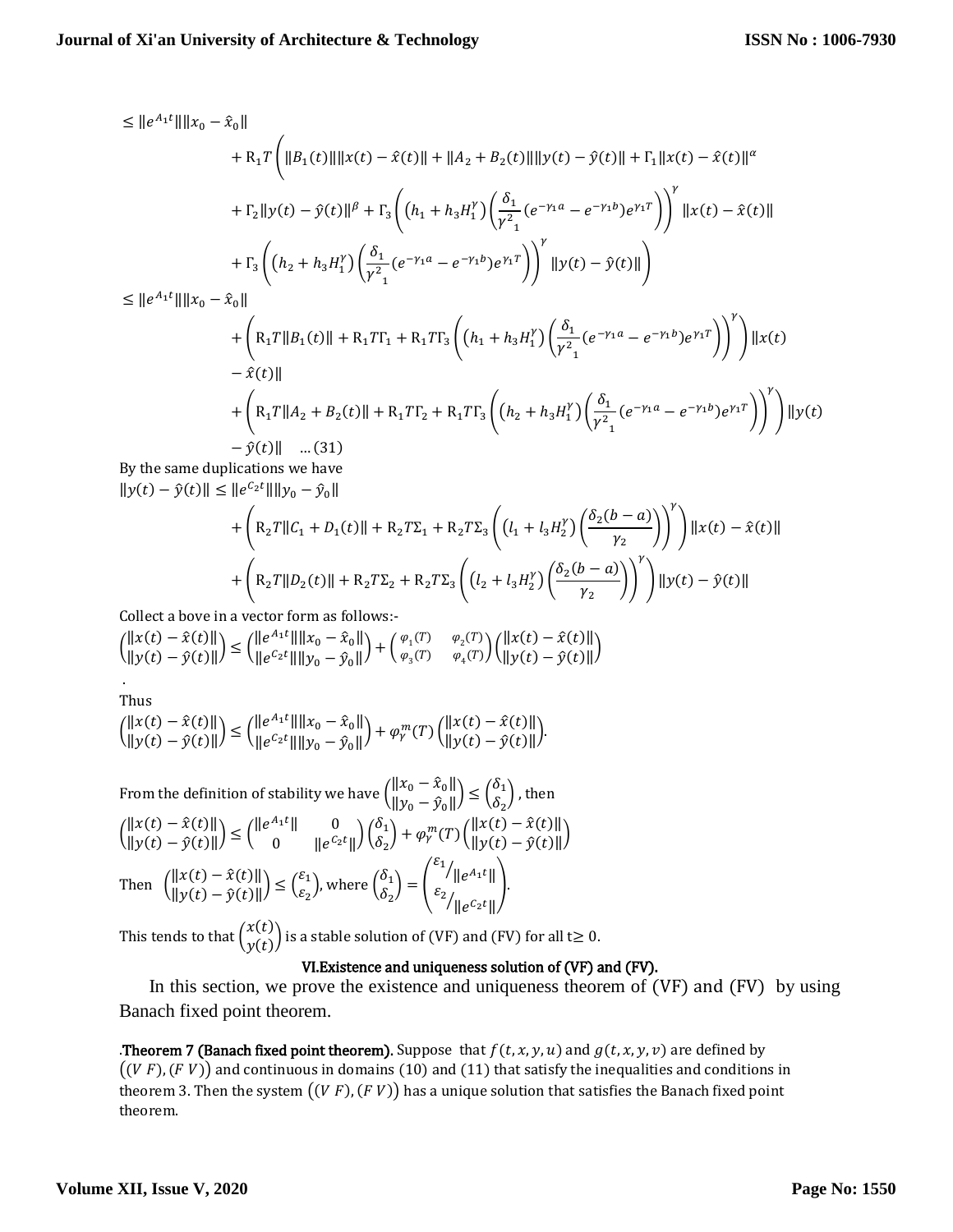**Proof.** Suppose that  $(S, \|P\|)$  be a Banach space on  $C[0, T]$  and  $T^*$  be a mapping on S by the following vector functions

$$
T^*x(t) = x_0e^{A_1t} + \int_0^t e^{A_1(t-s)} \left( B_1(s)x(s) + (A_2 + B_2(s))y(s) + f(s, x(s), y(s), u(s)) \right) ds
$$
  

$$
T^*y(t) = y_0e^{C_2t} + \int_0^t e^{C_2(t-s)} \left( (C_1 + D_1(s))x(s) + D_2(s)y(s) + g(s, x(s), y(s), v(s)) \right) ds
$$
...(32)

Easily to prove  $T^*: C[0,T] \to C[0,T]$ . Now, we shall to prove that  $T^*$  is a contraction mapping on  $[0, T]$ .

Let  $x(t)$ ,  $z(t)$ ,  $y(t)$  and  $w(t)$  are vector functions on [0, T], then

$$
||T^*x(t) - T^*z(t)|| = \max_{t \in [0,T]} \{ |T^*x(t) - T^*z(t)| \}
$$

and

$$
||T^*y(t) - T^*v(t)|| = \max_{t \in [0,T]} {||T^*y(t) - T^*v(t)||}
$$

Thus

$$
||T^*x(t) - T^*z(t)||
$$
  
\n
$$
\leq \varphi_1(T)||x(t) - z(t)|| + \varphi_2(T)||y(t) - w(t)||
$$
  
\nand  
\n
$$
||T^*y(t) - T^*w(t)|| \leq \varphi_3(T)||x_1(t) - x_2(t)|| + \varphi_4(T)||y_1(t) - y_2(t)||
$$
  
\n
$$
||T^*y(t) - T^*w(t)|| \leq \varphi_3(T)||x_1(t) - x_2(t)|| + \varphi_4(T)||y_1(t) - y_2(t)||
$$
  
\n
$$
||T^*x(t) - T^*z(t)||
$$
  
\n
$$
||T^*y(t) - T^*w(t)|| \leq \left(\frac{\varphi_1(T)}{\varphi_3(T)} - \frac{\varphi_2(T)}{\varphi_4(T)}\right) \left(\frac{||x(t) - z(t)||}{||y(t) - w(t)||}\right)
$$

From condition (16), then  $T^*$  is a contraction mapping. From Banach fixed point theorem then there exists fixed points  $x(t)$  and  $y(t)$  such that  $T^*x(t) = x(t)$  and  $T^*y(t) = y(t)$ . Therefore (22) and (23) are a unique solutions of  $(VF)$  and  $(FV)$ .

Remak . We can state and prove a theorems 4,5,6,7 by using a Lipchitz condition for nonlinear systems of Integro-differential equations that contain multiple integrals (VF) and (FV), if  $\alpha$ ,  $\beta$  and  $\gamma$ , are equal to one.

#### **VII. Conclusion.**

In this work, we study the solution of nonlinear systems of Integro-differential equations that contain multiple integrals of (Volterra-Fredholm) and (Fredholm-Volterra) types with isolated singular kernels. We prove some theorems in the existence, uniqueness and stability by using both methods Picard approximation and Banach fixed point theorem in closed and bounded domains.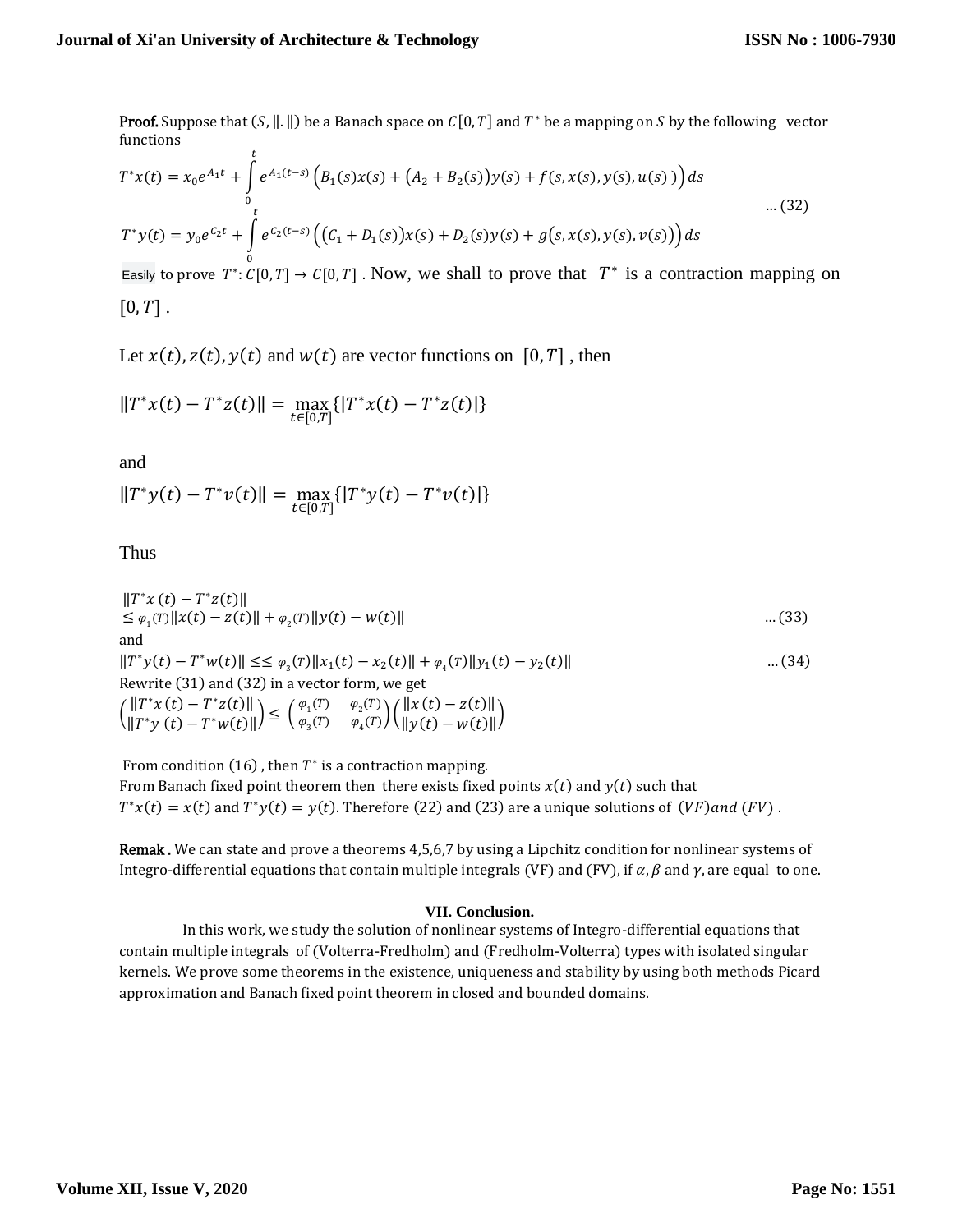#### References

[1] Ahmad, B., Nieto, J. J.,A class of differential equations of fractional order with multi-point boundary conditions. Georgian Math. J. 2014, 21, 243–248. https://doi.org/10.1515/gmj.,(2014).

[2] Ahmad, B., Nieto, J. J., Existence results for a coupled system of nonlinear fractional differential equations with three-point boundary conditions Comput.Math. Appl. 58, 1838-1843 (2009) https://doi.org/10.1016/j.camwa.2009.07.091

[3] Benchohra, M., Cabada, A., Seba, D., An existence result for nonlinear fractional differential equations on <https://doi.org/10.1155/2009/628916> Banach spaces.Bound.Value Probl.( 2009).

[4] Butris R. N., Rafeeq A. Sh., Existence and uniqueness solution of a Boundary value problems for integrodifferential equation with parameter, Italian journal of pure and applied mathematics, 37(2017), 431-440.

[5] Butris R. N., Haji H. M., Existence, uniqueness and stability solutions for nonlinear systems of differential equations with higher derivatives, China, Journal of  $Xi\&\#39;$  an University of Architecture & amp;. Technology, Volume XII, Issue IV, (2020), , Page No: 3069-3088.

[ 6] Butris R. N., Haji H. M., , Existence, uniqueness and stability solution of Volterra- Friedholm of integrodifferential equations, International Journal of Mechanical Engineering and Technology, Volume 10, Issue 07, July(2019), pp. 68-81.

[7] Coddington, E. A., An introduction to ordinary differential equations, Prentice Hall, Inc., Englewood Cliffs, N. J., (1961).

[8] Coppell, W. A., Stability and asymptotic behavior of differential equation, D. C. Heath, Boston, (1965).

[9] Fima C. K., Introduction to Stochastic Calculus with Applications, Second Edition, Imperial College Press 57 Shelton Street, London, WC2H9HE, 2005, 163-167.

[10] Goma, E. A., Successive Approximation Method of two points boundary problems, Ukraine, Math. , J., Tom (33), Kiev, 800-835, (1976).

[11] Hadid, S. B., Local and global existence theoremson differential equations of non-integer order.*Journal of Fractional Calculus*, vol. 7, pp. 101–105, 1995.

[12] Houshang H. S., Basic Real Analysis, Second Edition, ©Springer Science + Business Media, New York, 2014949237, U. S. A., 2013, 163-167.

[13] Majid A., " Modified Neumann series for solving Fredholm integral equation", Applied Mathematical Sciences, Vol. 3, No. 13, pp 623 –628,(2009).

[14] Maleknejad K. and Mahmoudi Y., " Taylor polynomial solution of high order nonlinear Volterra-Fredholm integro-differential equations ", Applied Mathematics Sciences, Vol. 24, pp 566-572, (1957).

[15] Pachpatte, B., G., Multidimensional Integral Equations and inequalities, Volume 9, 57 Shri Niketen Colony, Aurangabad, India, (2011).

[16] Plaat, O., Ordinary differential equations, Holden Day, Inc. San Francisco, Cambridge, London, Amsterdam, (1971).

[17] Pachpatie B.," On a Certain Volterra-Fredholm type integral equation Jouranl of inqualilties in pure and applied mathematics, Vol. 9, pp 1-12, ", (2008)..